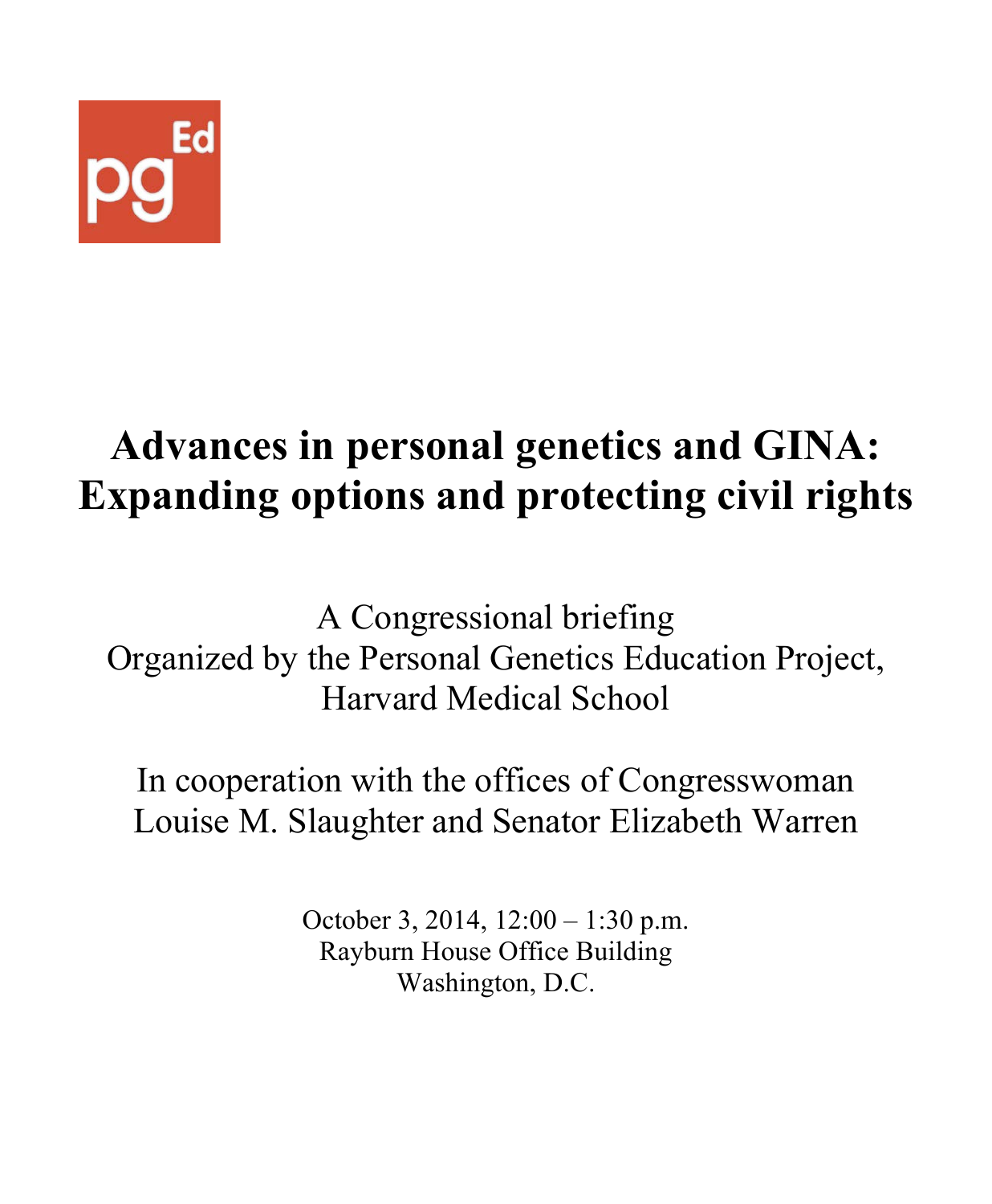## **Advances in personal genetics and GINA: Expanding options and protecting civil rights**

A safe and fair integration of genetics into society will require an informed public, in which all individuals are aware of the benefits and implications of personal genetics. This briefing, the second in a series that pgEd has been invited to organize, will begin with an update on recent advances in genetic technologies (see schedule below) and then feature the latest research from the front lines of the Ebola outbreak, highlighting how scientists are using sequencing as a tool towards curbing this epidemic. It will then focus on the Genetic Information Nondiscrimination Act (GINA), wherein a panel of experts will look ahead to new challenges arising from developments in technology, medicine, genetics, neuroscience, and beyond, highlighting the opportunities and implications for civil rights brought about by the era of personal genetics and the memory of the country's earlier experience with eugenics. The panelists for this briefing will be:

*Mildred Cho, PhD*, Associate Director, Stanford Center for Biomedical Ethics; Professor of Pediatrics, Stanford University

*James P. Evans, MD, PhD*, Bryson Distinguished Professor of Genetics and Medicine, UNC School of Medicine; Director of Clincal Cancer Genetics, UNC Lineberger Comprehensive Cancer Center, University of North Carolina at Chapel Hill

*Nita Farahany, JD, PhD,* Member, Presidential Commission for the Study of Bioethical Issues; Director, Duke Science and Society; Director, Duke MA in Bioethics & Science Policy; Professor of Law and Philosophy, Duke University

*Jessica L. Roberts, JD*, Assistant Professor of Law, University of Houston Law Center

*Pardis Sabeti, MD, PhD, Associate Professor of Organismic and Evolutionary* Biology, Center for Systems Biology, Harvard University; Associate Professor of Immunology and Infectious Disease, Harvard School of Public Health; Senior Associate Member, Broad Institute

*Ting Wu, PhD*, Professor of Genetics, Harvard Medical School; Director, Personal Genetics Education Project (pgEd)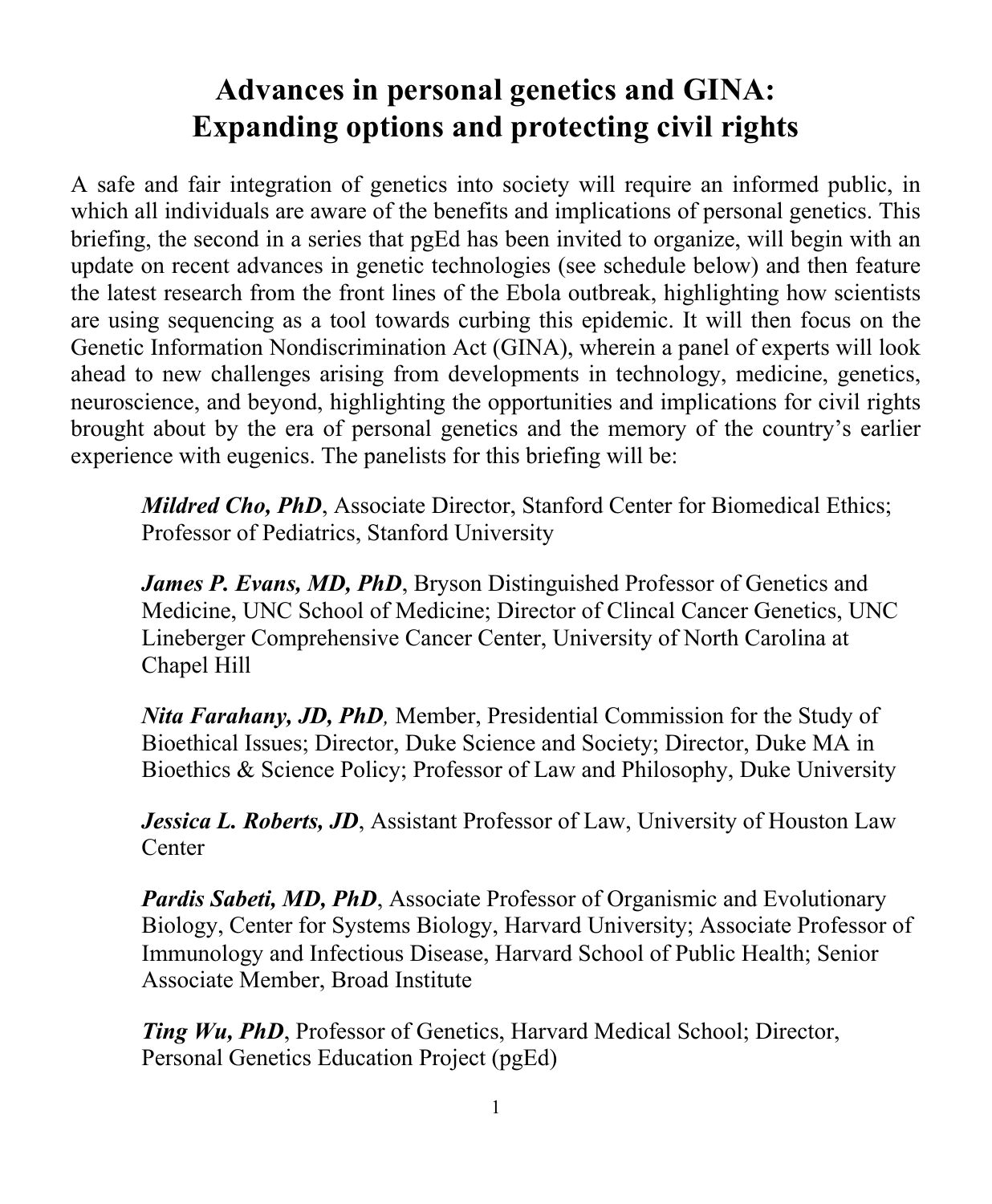## *Agenda*

#### **12:00** *Opening remarks and update on recent scientific breakthroughs*

Welcome *(pgEd)*

On the forefront: Disease resistance, reversal of aging, possibilities for space travel *(Ting Wu, pgEd)*

Featured research highlight: Genomic surveillance of the 2014 Ebola virus outbreak *(Pardis Sabeti; introduced by Marie Shea, pgEd)* 

#### **12:25** *Personal genetics, GINA & visions for the future: science, medicine, bioethics, and law (moderated by Marnie Gelbart, pgEd)*

Raising public awareness: Launch of Map-Ed quiz on GINA (Map-Ed.org) *Kindly introduced by the Honorable Louise M. Slaughter, House of Representatives (video)*

Tales from the frontiers of genomic medicine *(James Evans)*

Protections under GINA: a case study and legal outlook *(Jessica Roberts)*

Anticipating the impacts and implications of genetic technologies *(Mildred Cho)*

Emerging questions at the intersection of law, neuroscience, and behavioral genetics *(Nita Farahany)*

- **1:10** *Round table discussion with panelists (moderated by Lauren Tomaselli, pgEd)*
- **1:30** *Conclusion*

## *Acknowledgements*

pgEd is supported by the Department of Genetics at Harvard Medical School and is grateful to Autodesk for collaboration on Map-Ed.org. pgEd thanks the offices of Congresswoman Louise Slaughter and Senator Elizabeth Warren for co-hosting this briefing.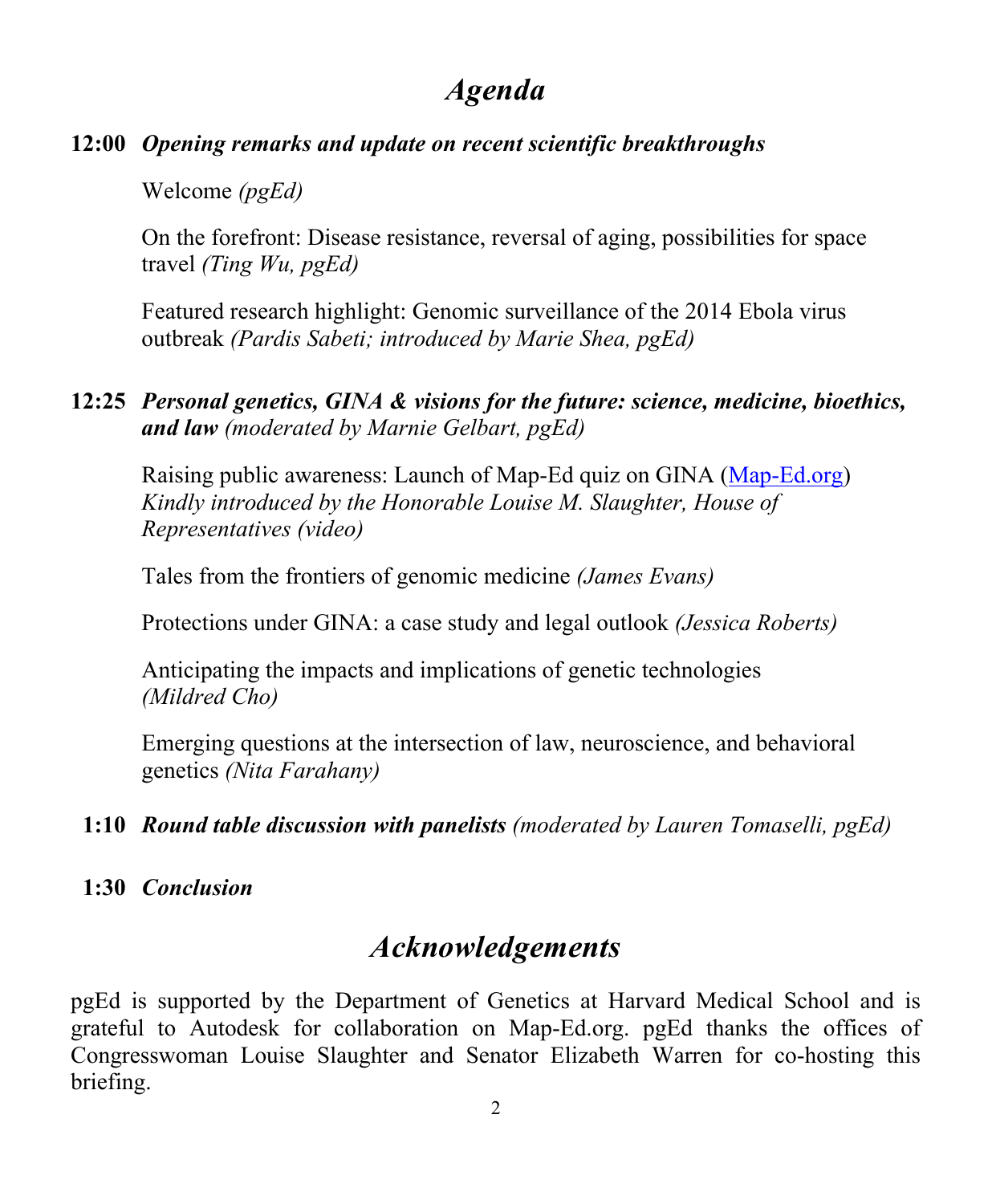## *pgEd Mission and Strategies*



*The mission of the Personal Genetics Education Project (pgEd.org) is to raise awareness of personal genetics, make that awareness equally accessible across all segments of society regardless of socioeconomic, educational, ethnic, religious, or cultural background, and instill confidence in individuals to ask questions, make informed decisions, and respect the opinions of others. Our strategy is varied and includes:*

#### **Educating through high schools**

pgEd is leveraging the infrastructure of high schools across the nation as a broad strategy for reaching young adults. These efforts include teacher trainings and conferences in order to address the challenge of scalability in expanding nationally. The response of students and teachers has been overwhelmingly positive.



#### **Building an online curriculum**

pgEd develops self-contained lessons, which are freely available on-line at www.pgEd.org. These lessons include an overview of the main issues as well as detailed lesson plans and activities. They are accessible to general audiences without a scientific background and are intended for use in biology classrooms as well as those targeting health, social studies, literature, and beyond.

#### **Interfacing with producers and writers in the entertainment industry**



pgEd is working with Hollywood, Health & Society at the USC Annenberg Norman Lear Center as well as The Science & Entertainment Exchange of the National Academy of Sciences to advance storylines that promote awareness of personal genetics in television and film. pgEd has advised shows, including *Grey's Anatomy*, which can reach millions within a single

 $ABC/Danny$  Feld, hour. Boston Magazine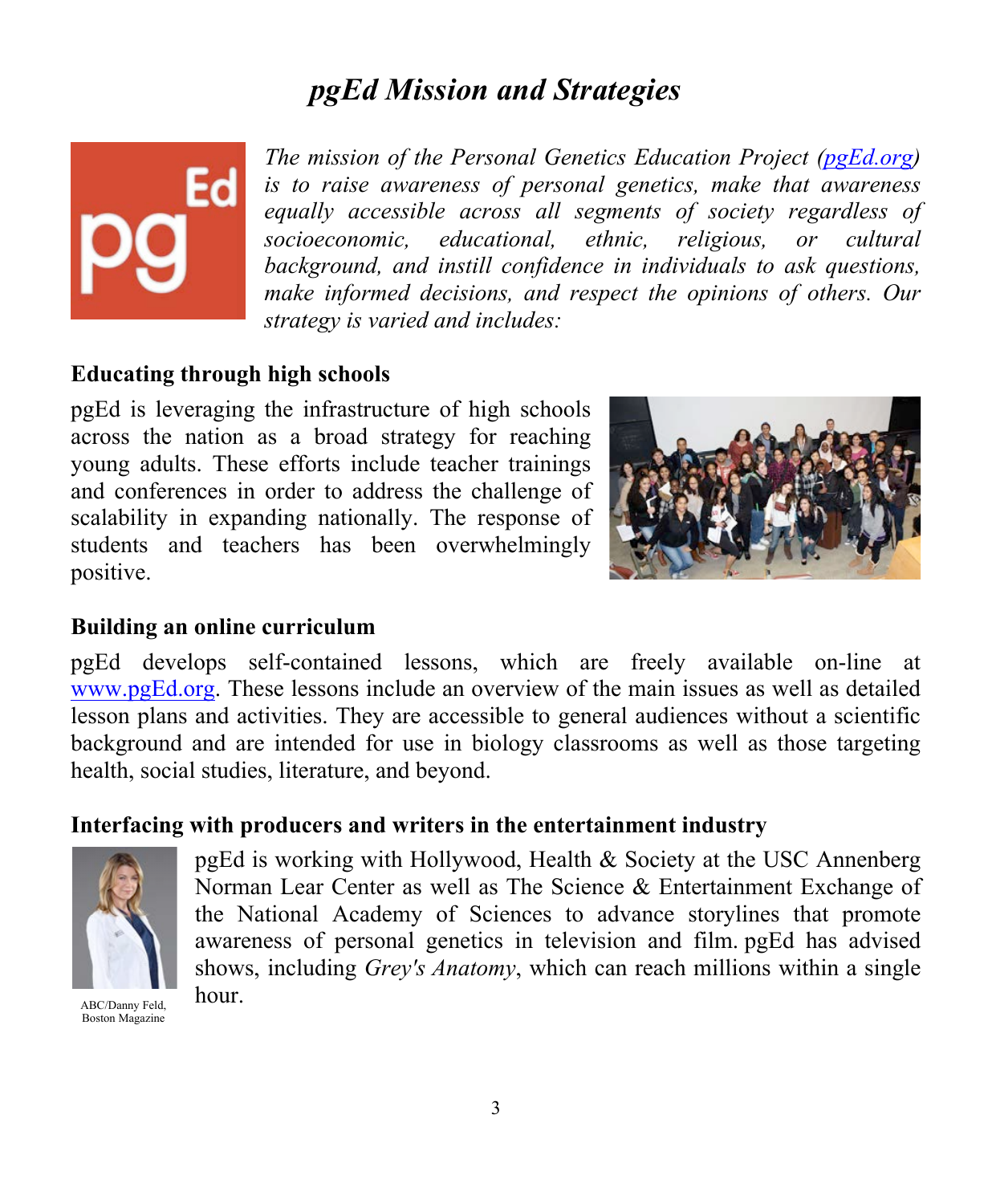#### **Promoting genetics awareness online through Map-Ed quizzes**

pgEd has developed an online tool called Map-Ed (Map-Ed.org) with the potential to educate millions with the click of a button. Map-Ed invites players to work through short quizzes on key concepts and topics in genetics and then pin themselves on a world map. Map-Ed has spread to all 7 continents and includes pins from pioneers at all three U.S. research stations in Antarctica and from the *Curiosity* rover on Mars. pgEd is launching its newest quiz on the Genetic Information Nondiscrimination Act (GINA) with Congresswoman Louise Slaughter entering the first pin.



#### **Developing online videos, "Personal Conversations/Personal Genetics"**



pgEd has launched a video series, called "Personal Conversations/Personal Genetics," produced by Emmy Awardwinning filmmaker Marilyn Ness and Big Mouth Productions. These video vignettes relate insights, experiences, and visions for the future of personal genetics and invite viewers to "join the conversation."

#### **Accelerating public awareness at the GETed Conference**

pgEd brings together experts in education, genetics research, health, entertainment, and policy at the GETed Conference to brainstorm strategies for raising awareness about personal genetics. GETed embraces a 'let's-get-it-done' attitude and has proven



itself to be a unique conference in terms of its content, productivity, opportunities for developing new collaborations, as well as representation of diverse communities.

#### **Expanding pgEd's impact**

Other pgEd activities include holding its first Congressional briefing in May on advances in personal genetics and strategies for accelerating public awareness, serving on the education advisory board for the Smithsonian's *Genome: Unlocking Life's Code* exhibit, working with the Boston Museum of Science, and advising educational efforts.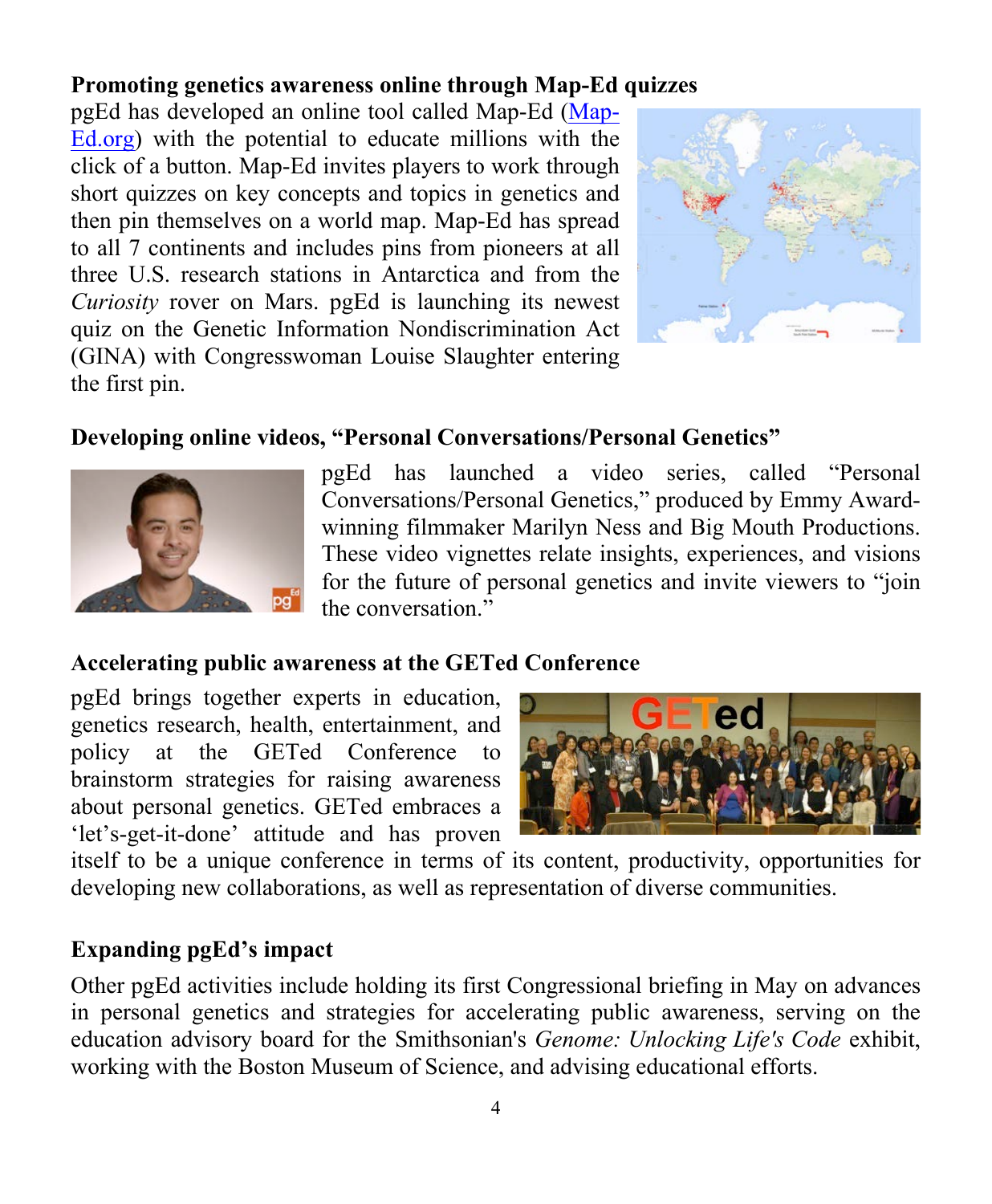## *Avoiding genetic discrimination: Know your rights Map-Ed.org*

pgEd is launching its latest Map-Ed quiz on GINA. Be among the first in your district to pin yourself by going online to Map-Ed.org and answering five multiple-choice questions, listed below along with possible responses. Everyone gets 5 out of 5, whether you get them all right the first time or learn along the way. Please help pgEd raise awareness by sharing Map-Ed with your constituents!

- 1. The Genetic Information Nondiscrimination Act (GINA) was signed into United States law in 2008. GINA protects against genetic discrimination with respect to:
	- *a) Employment and health insurance*
	- *b) Long-term care, disability, and life insurance*
	- *c) All of the above*
- 2. Information about a person's genetic make-up can be obtained through a genetic test. A genetic test might:
	- *a) Indicate whether a person is likely to develop a disease*
	- *b) Help diagnose or treat a medical condition*
	- *c) Reveal information about a person's ancestry*
	- *d) Uncover information that could lead to discrimination*
	- *e) All of the above*
- 3. True or False: GINA only applies to people who have undergone genetic testing.
	- *a) True*
	- *b) False*
- 4. Is it legal for health insurers to deny coverage or increase rates for people who have a family history of cancer or test positive for a genetic variant that greatly increases their risk for cancer?
	- *a) Yes*
	- *b) No*
- 5. GINA prevents employers from asking employees for information about their genetic makeup (with a few narrow exceptions) or requiring them to take a genetic test. Has a boss who overhears an employee talking about a sick family member violated GINA?
	- *a) Yes*
	- *b) No*

pgEd is honored to have Congresswoman Louise Slaughter enter the first pin and share Map-Ed through her video message. pgEd is grateful to Autodesk, DB Design, and SADA Systems for tremendous efforts in technical development of Map-Ed.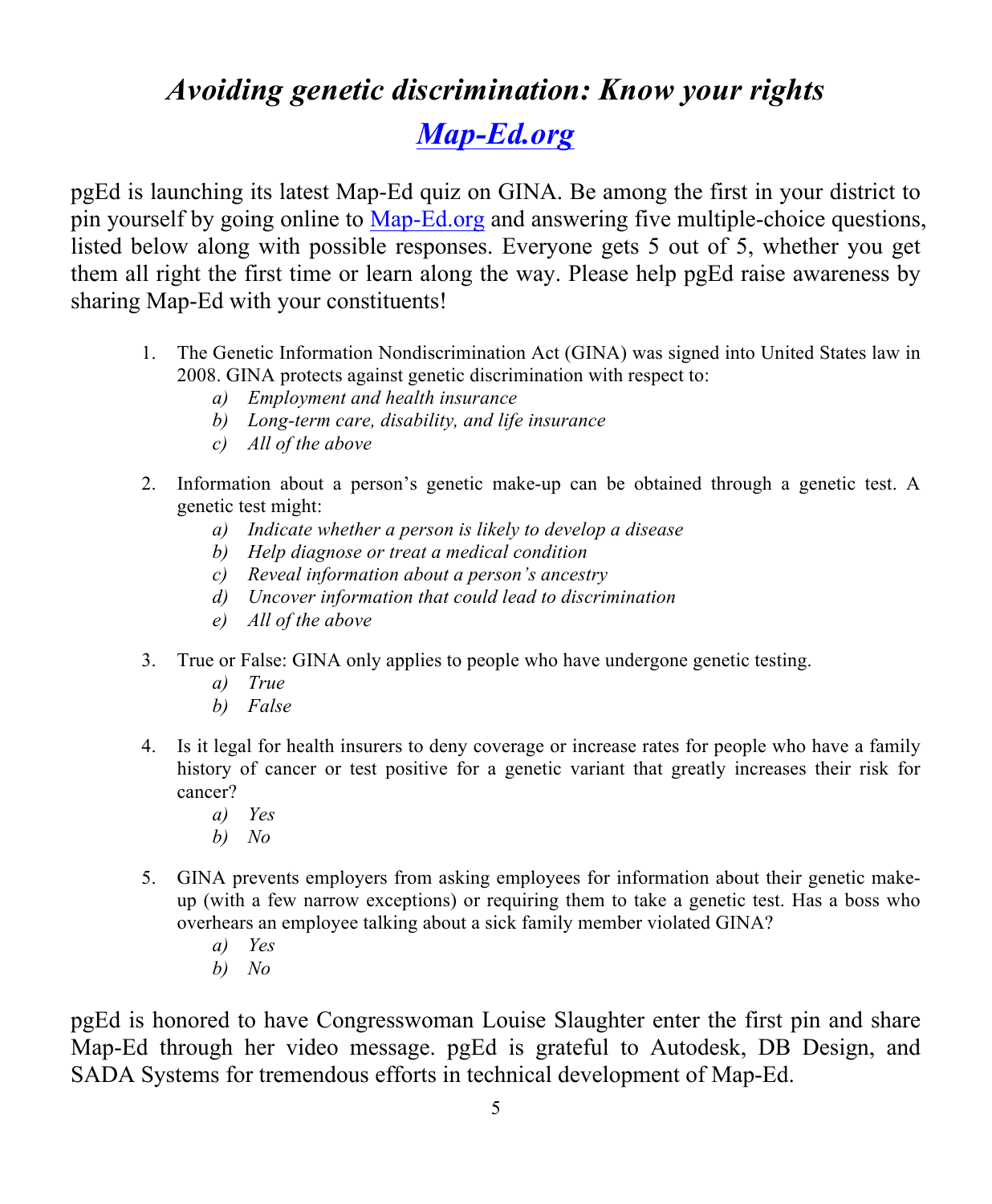

Aggregate map for pgEd's first four Map-Ed quizzes (taken 9/26/14)



Map for pgEd's new Map-Ed quiz on GINA *(just launched)* First pin entered by Congresswoman Louise Slaughter (Rochester, NY) Join pgEd in raising awareness and help us fill the map!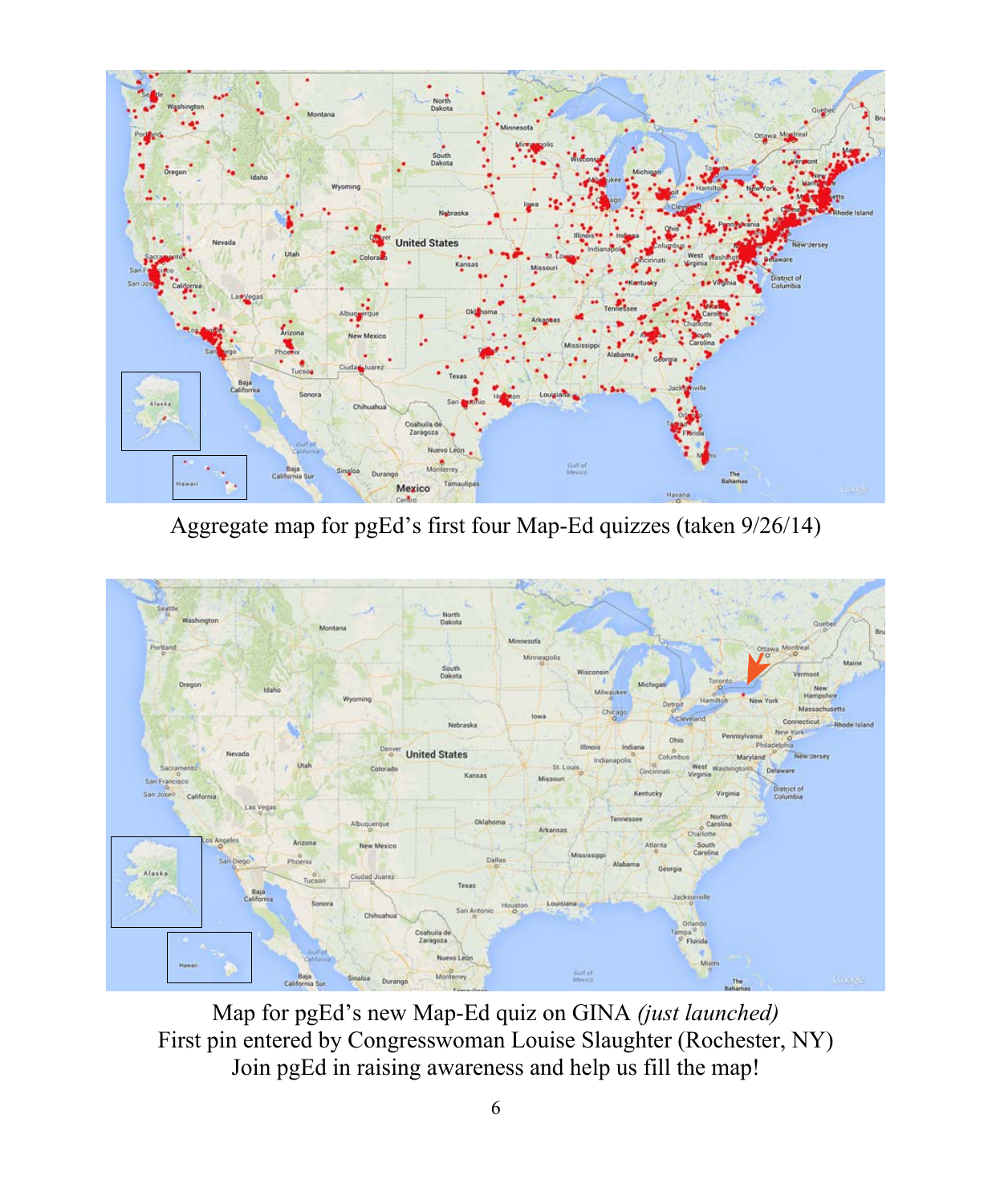## *Briefing participants*

## **Mildred Cho**

Professor of Pediatrics, *Stanford University* Associate Director, *Stanford Center for Biomedical Ethics* Director, *NIH Center for Excellence in Ethical, Legal and Social Implications Research* micho@stanford.edu

Mildred Cho is a Professor in the Division of Medical Genetics of the Department of Pediatrics at Stanford University, Associate Director of the Stanford Center for Biomedical Ethics, and Director of the Center for Integration of Research on Genetics and Ethics (an NIH-supported Center for Excellence in Ethical, Legal and Social Implications Research). She received her B.S. in Biology in 1984 from the Massachusetts Institute of Technology and her Ph.D. in 1992 from the Stanford University Department of Pharmacology. Her post-doctoral training was in Health Policy as a Pew Fellow at the Institute for Health Policy Studies at the University of California, San Francisco and at the Palo Alto VA Center for Health Care Evaluation. She is a member of international and national advisory boards, including for Genome Canada, the March of Dimes, and the Board of Reviewing Editors of *Science* magazine.

Dr. Cho's major areas of interest are the ethical and social impacts of genetic research and its applications, and how conflicts of interest affect the conduct of academic biomedical research. Her current research projects examine ethical and social issues in research on prenatal genetic testing, genetics of behavior, the human microbiome, and synthetic biology. In addition, she established the Benchside Ethics Consultation Service at Stanford University in 2005 and is chair of a working group to develop a national collaborative research ethics consultation service.

## **James P. Evans**

Bryson Distinguished Professor of Genetics and Medicine, *UNC School of Medicine* Director of Clincal Cancer Genetics, *UNC Lineberger Comprehensive Cancer Center University of North Carolina at Chapel Hill* jpevans@med.unc.edu

Dr. Evans is the Bryson Distinguished Professor of Genetics and Medicine at The UNC School of Medicine and Director of Clinical Cancer Genetics at UNC Lineberger Comprehensive Cancer Center. He directs Adult Genetic Services and is Editor-in-Chief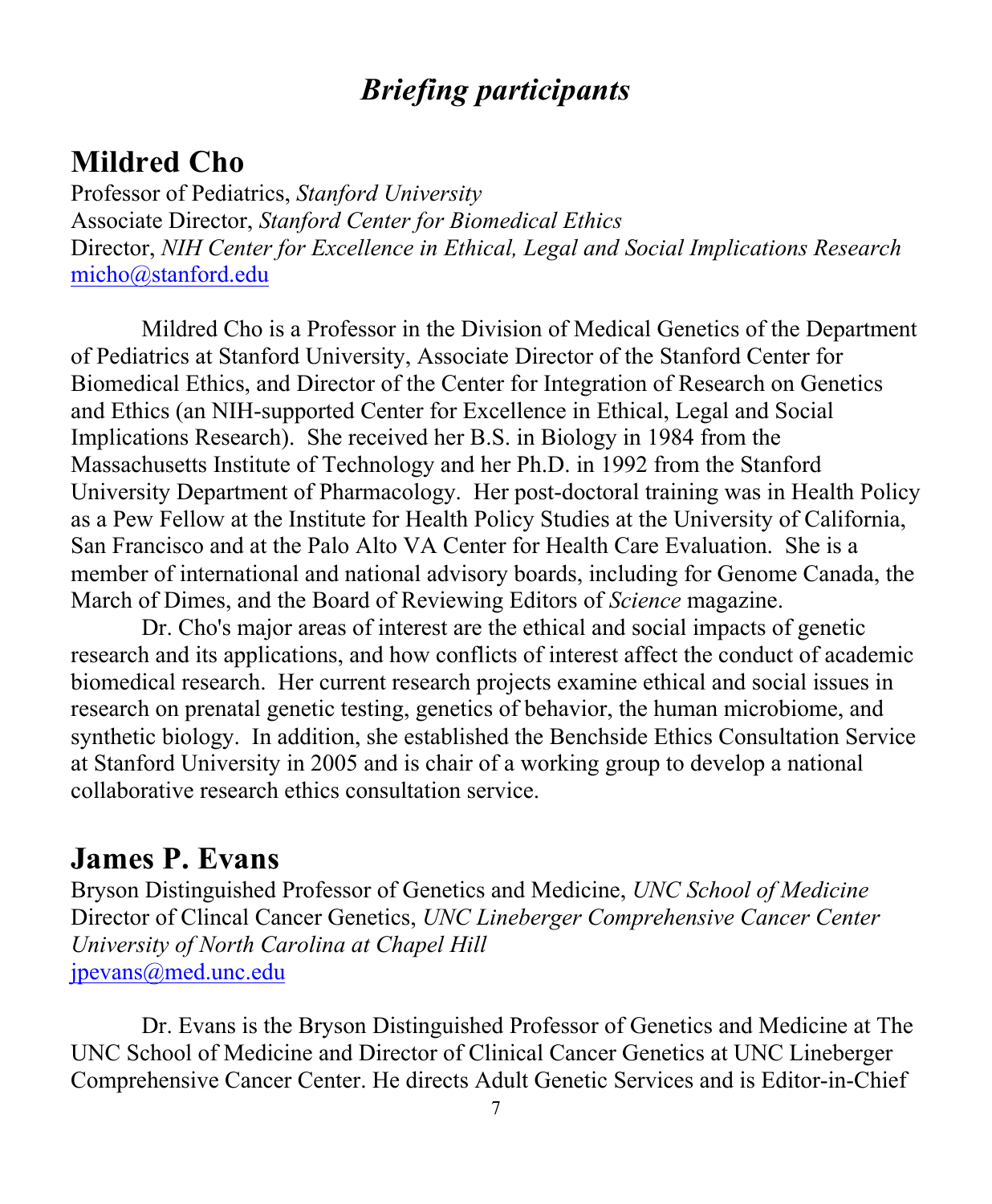of *Genetics in Medicine*, the journal of the American College of Medical Genetics. After obtaining his MD and Ph.D from the University of Kansas he served as Resident and Chief Resident of Internal Medicine at The University of North Carolina. He trained in Medical Genetics at The University of Washington in Seattle and is board certified in three disciplines, Internal Medicine, Medical Genetics and Molecular Diagnostics. He remains clinically active in both Genetics and General Medicine.

Dr. Evans's research focuses on the use of new genomic technologies in clinical medicine, cancer genetics and public health. He is also interested in broad issues of how genetic information is used and perceived.

He has been extensively involved in policy issues related to genetics and medicine, publishing widely in journals including *Science*, *Nature*, *NEJM* and *JAMA*. He was an advisor to the US Secretary of Health and Human Services on "Genetics, Health and Society" from 2004-2010 and is actively involved nationally and internationally in the scientific education of high court judges as described in the *New York Times* in July of 2008.

Dr. Evans has testified before the US Congress regarding the regulation of directto-consumer genetic testing and advised the Government Accountability Office on this subject. He has addressed the US Presidential Commission on Bioethics regarding genetic testing. He lives in Chapel Hill, North Carolina.

#### **Nita Farahany**

Member, *Presidential Commission for the Study of Bioethical Issues* Director, *Duke Science and Society* Director, *Duke MA in Bioethics & Science Policy* Professor of Law and Philosophy, *Duke University* farahany@duke.edu

Nita A. Farahany is a leading scholar on the ethical, legal, and social implications of biosciences and emerging technologies, particularly those related to neuroscience and behavioral genetics. She is the Director of Duke Science & Society, the Duke MA in Bioethics & Science Policy, and a Professor of Law & Philosophy. In 2010, Farahany was appointed by President Obama to the Presidential Commission for the Study of Bioethical Issues, and continues to serve as a member.

Farahany presents her work widely including to audiences at the Judicial Conferences for the Second and Ninth Circuits, the National Judicial College, the American Association for the Advancement of Science, National Academies of Science Workshops, the American Academy of Forensic Sciences, the National Association of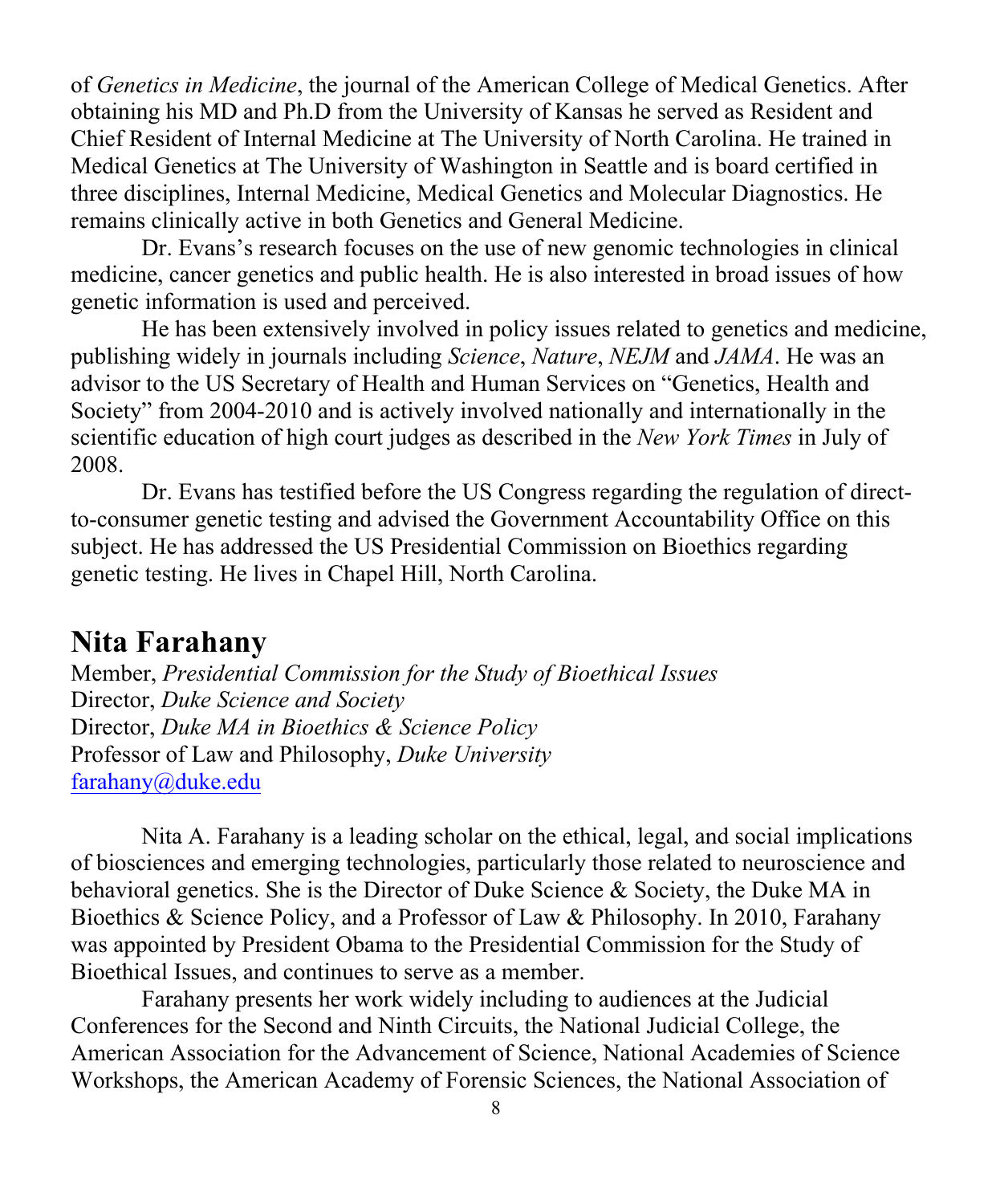Criminal Defense lawyers, the American Society for Political and Legal Philosophy, and by testifying before Congress. She is an elected member of the American Law Institute, Chair of the Criminal Justice Section of the American Association of Law Schools, on the Board of the International Neuroethics Society, and the recipient of the 2013 Paul M. Bator award given annually to an outstanding legal academic under 40.

She received her AB in genetics, cell, and developmental biology at Dartmouth College, a JD and MA from Duke University, as well as a PhD in philosophy; her dissertation was entitled "Rediscovering Criminal Responsibility through Behavioral Genetics." Farahany also holds an ALM in biology from Harvard University. In 2004- 2005, Farahany clerked for Judge Judith W. Rogers of the U.S. Court of Appeals for the D.C. Circuit, after which she joined the faculty at Vanderbilt University. In 2011, Farahany was the Leah Kaplan Visiting Professor of Human Rights at Stanford Law School.

## **Marnie Gelbart**

Director of Program Development & National Initiatives *Personal Genetics Education Project, Harvard Medical School* mgelbart@pged.med.harvard.edu

Marnie Gelbart is leading initiatives for advancing national awareness about the benefits as well as ethical, legal, and social implications of knowing one's genome. She is the scientific advisor for pgEd's curriculum and leads professional development trainings and classroom workshops for teachers and students. Marnie served on the educational advisory committee for the Smithsonian exhibit "Genome: Unlocking Life's Code" and was an invited participant at the 2011 NHGRI workshop on genomic literacy. She organizes the GETed Conference, works with television writers and producers in conjunction with Hollywood, Health & Society, and is developing Map-Ed (Map-Ed.org) as a tool to disseminate important information on key concepts in genetics and related topics. Prior to joining pgEd, Marnie was a post-doctoral fellow at Brigham & Women's Hospital investigating the role of chromosome organization in gene regulation. She received her B.S. in biology from Haverford College and her Ph.D. in Molecular and Cellular Biology from the Fred Hutchinson Cancer Research Center.

## **Jessica L. Roberts**

Assistant Professor of Law *University of Houston Law Center*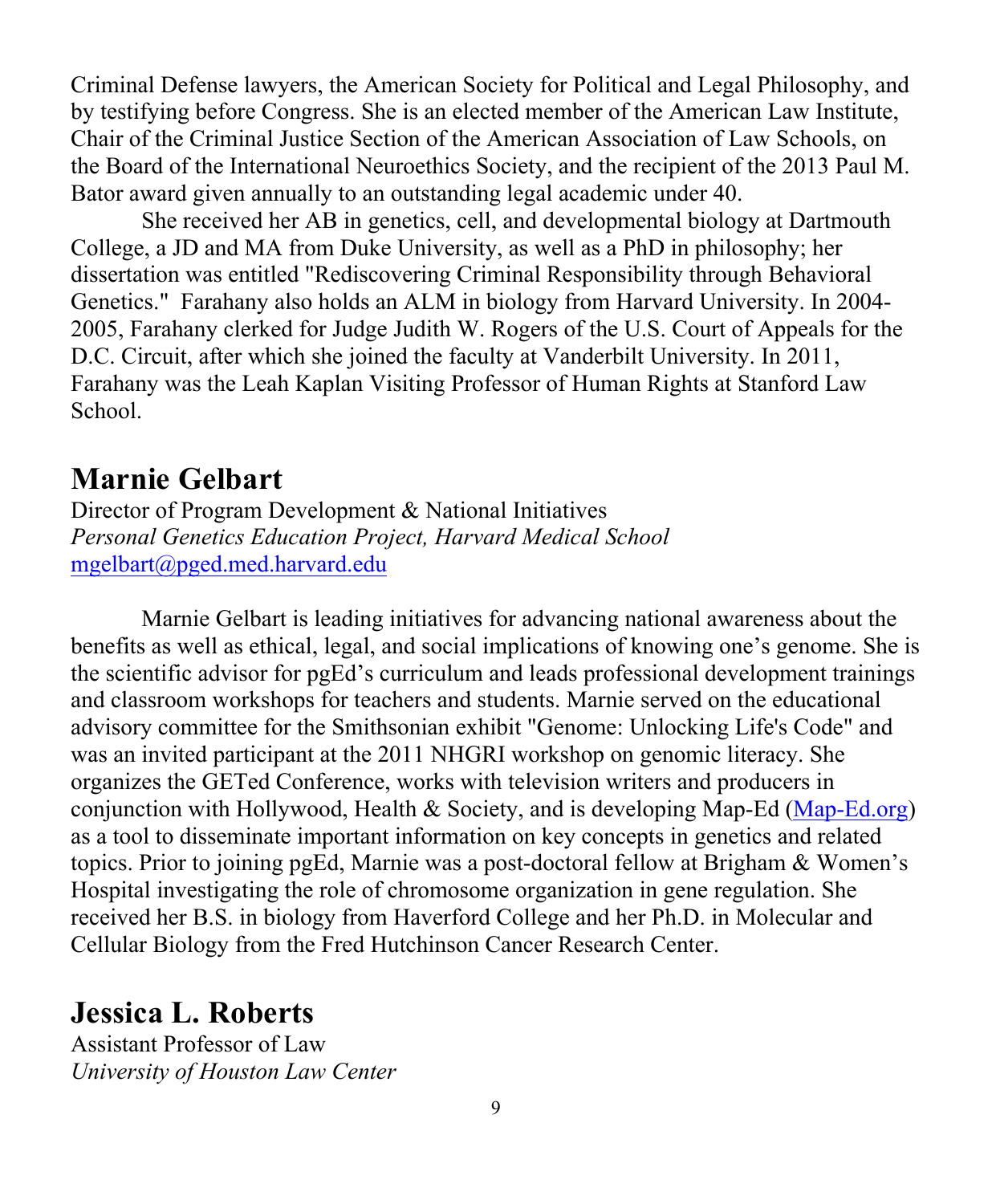#### jrobert6@central.uh.edu

Jessica L. Roberts is an Assistant Professor of Law at the University of Houston Law Center and Affiliated Faculty with the Baylor Center for Medical Ethics and Health Policy. Professor Roberts teaches Foundational Issues in Health Law, Disabilities & the Law, and Genetics & the Law. Prior to UH, she was an Associate-in-Law at Columbia Law School, where she served as a founding member of the Columbia University Center for Excellence in Genetic Research. Immediately after law school, she clerked for the Honorable Dale Wainwright of the Texas Supreme Court and the Honorable Roger L. Gregory of the Fourth Circuit Court of Appeals. An expert on the Genetic Information Nondiscrimination Act, Professor Roberts has spoken to audiences across the county about genetic-information discrimination. Her work has appeared or is forthcoming in the William and Mary Law Review, Iowa Law Review, the Minnesota Law Review, the Vanderbilt Law Review, the Notre Dame Law Review, the University of Illinois Law Review, and the University of Colorado Law Review, among others. She is a graduate of the University of Southern California and the Yale Law School.

### **Pardis Sabeti**

Associate Professor, *Center for Systems Biology, Harvard University* Associate Professor, *Harvard School of Public Health* Senior Associate Member, *Broad Institute of Harvard and MIT* pardis@broadinstitute.org

Dr. Pardis Sabeti is an Associate Professor at the Center for Systems Biology and Department of Organismic and Evolutionary Biology at Harvard University and the Department of Immunology and Infectious Disease at the Harvard School of Public Health, and a Senior Associate Member of the Broad Institute of Harvard and MIT.

Dr. Sabeti is a computational geneticist with expertise developing algorithms to detect genetic signatures of adaption in humans and the microbial organisms that infect humans. Her lab's key research areas include: (1) Developing analytical methods to detect and investigate evolution in the genomes of humans and other species (2) Examining host and viral genetic factors driving disease susceptibility to the devastating and deadly disease widespread in West Africa, Lassa hemorrhagic fever virus. (3) Investigating the genomes of microbes, including Lassa virus, Ebola virus, *Plasmodium falciparum* malaria, *Vibrio cholera*, and *Mycobacterioum tuberculosis* to help in the development of intervention strategies.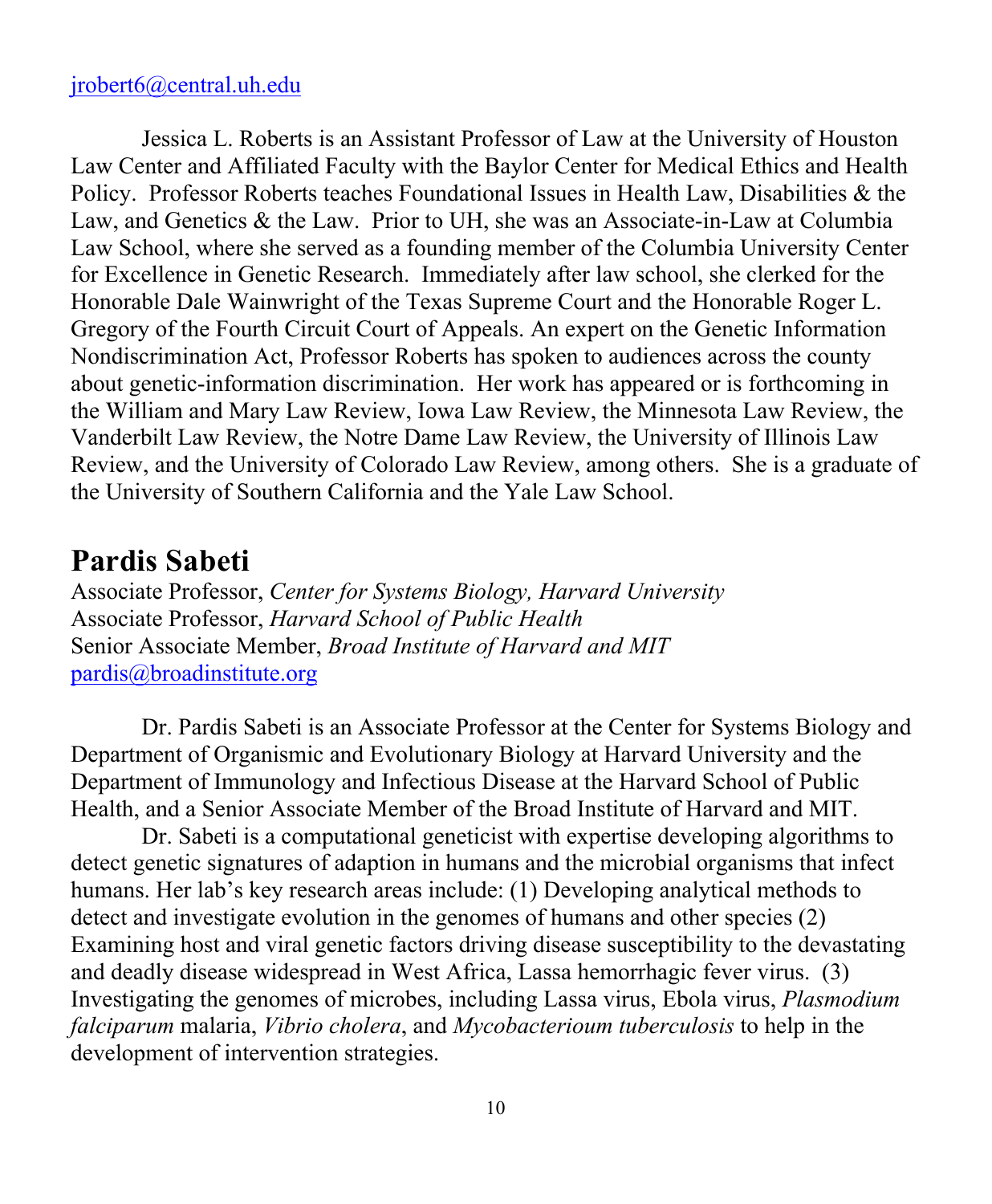Dr. Sabeti completed her undergraduate degree at MIT, her graduate work at Oxford University as a Rhodes Scholar, and her medical degree *summa cum laude* from Harvard Medical School as a Soros Fellow. Dr. Sabeti is a World Economic Forum (WEF) Young Global Leader and serves on the WEF's Global Agenda Council on Personal and Precision Medicine. She received the 2012 Smithsonian American Ingenuity Award for Natural Science, and is a National Geographic Emerging Explorer. Dr. Sabeti is also the lead singer of the rock band Thousand Days.

## **Marie Shea**

Program Assistant and Design Consultant *Personal Genetics Education Project, Harvard Medical School* mwu@pged.genetics.med.harvard.edu

Marie Shea is a photographer and model in Boston, MA. She has worked for CB magazine since 2012 and completed her photography thesis at Massachusetts College of Art and Design in 2013. Her lifelong interest in genetics led her to merge her interests at pgEd, where she is working to expand Map-Ed  $(Map-Ed.org)$  to new topics including Alzheimer's disease and alcoholism.

## **Tsion Tesfaye**

Washington, D.C. Liaison *Personal Genetics Education Project* ttesfaye@pged.med.harvard.edu

Tsion is interested in the issues at the nexus of bioethics and public policy. She was a research fellow at the Yale Interdisciplinary Center for Bioethics, where she examined bioethical issues in persons living with disabilities, medical scope of practice legislation, and the use of games to promote public health in medically underserved communities. She received her B.A. from Virginia Commonwealth University and previously worked in the rural health care division of USAC, a Federal Communications Commission program.

## **Lauren Tomaselli**

Director of Curriculum and Training *Personal Genetics Education Project, Harvard Medical School*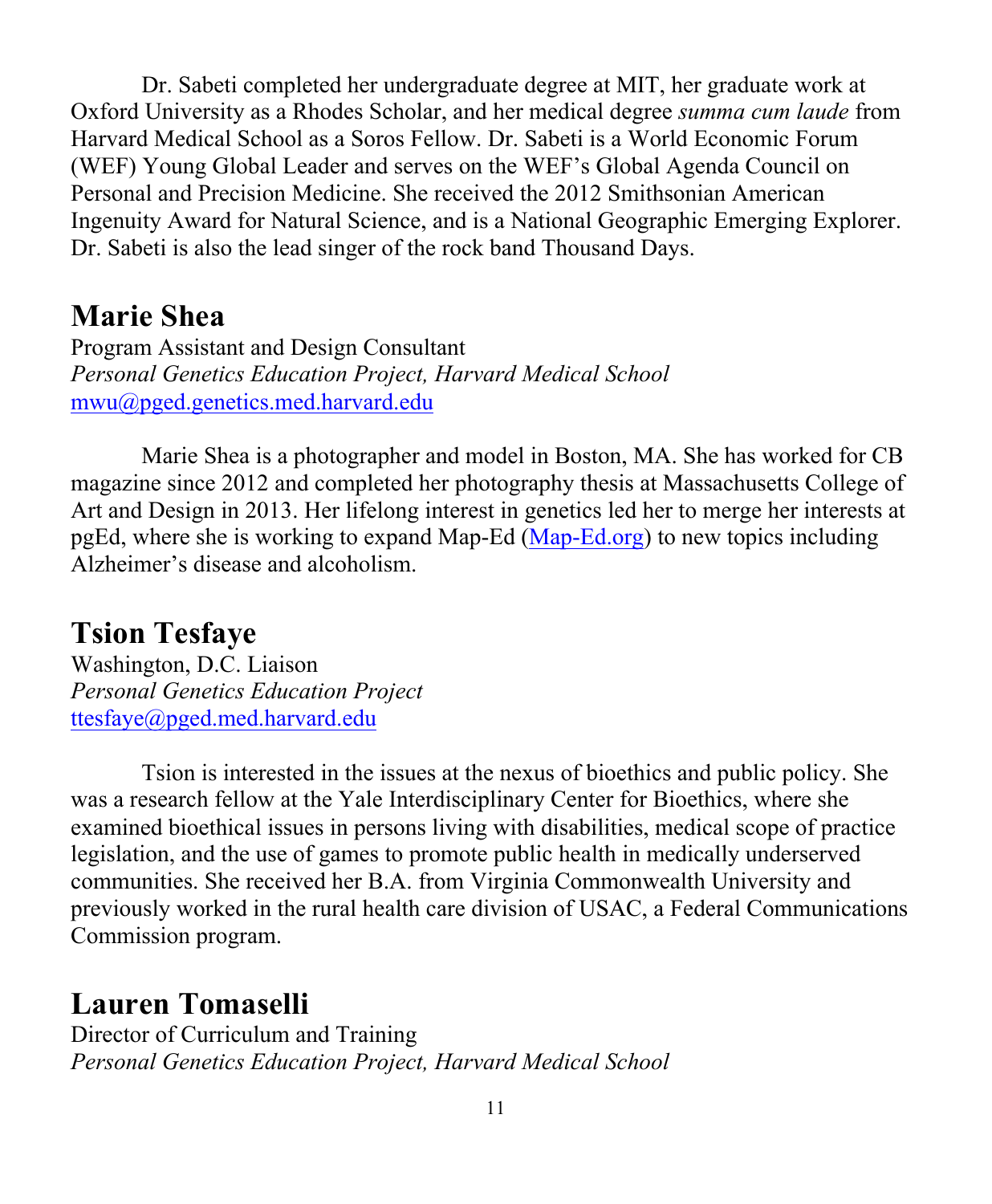#### ltomaselli@pged.med.harvard.edu

Lauren Tomaselli leads pgEd's effort to develop scientifically precise and engaging curriculum for use in secondary and college classrooms, with a special emphasis on accessibility to learners of different levels and backgrounds. She organizes and executes professional development workshops to train teachers about the ethical and social issues in personal genetics and travels extensively to engage with students and teachers on these issues. Recent projects include writing new curriculum, planning a summer professional development workshop, and launching a pilot of pgEd's lessons with teachers in New England. Lauren received her B.A. in English and Women's Studies from Syracuse University, and her Masters of Social Studies Education from New York University. She taught social studies in New York City public schools for six years and brings an interdisciplinary approach to curriculum planning, allowing pgEd to create materials not just for biology classrooms, but also health, social studies, history and law.

### **Dana Waring**

Education Director & Co-founder *Personal Genetics Education Project, Harvard Medical School* dwaring@genetics.med.harvard.edu @dwaringbateman

Dana Waring is Education Director at pgEd. Her role includes speaking at national forums, such as the GET Conference and meetings of the National Science Teachers Association about the promises and emerging questions in widespread genome sequencing. Her expertise includes the social, familial and legal landscape in personal genetics, and she has a special interest in athletes and genetic testing, the genetics of complex traits, and reproductive technology. Dana develops educational materials and conducts courses and workshops with a focus on the use and impact of personal genetics throughout the world. Her training in sociology, history of science, and women's studies allows her to bring an interdisciplinary approach to her teaching and curricula that includes of a diversity of viewpoints. Recent projects include teaching in the Summer Course in Genomics at Mount Desert Island Biology Lab and developing new content for pgEd's website. Based in both Massachusetts and Maine, Dana has travelled extensively and talked with thousands of students about personal genetics and how it may impact them personally and as a member of society. She holds a Bachelor's degree from Syracuse University, and a Master of Liberal Arts from Harvard University.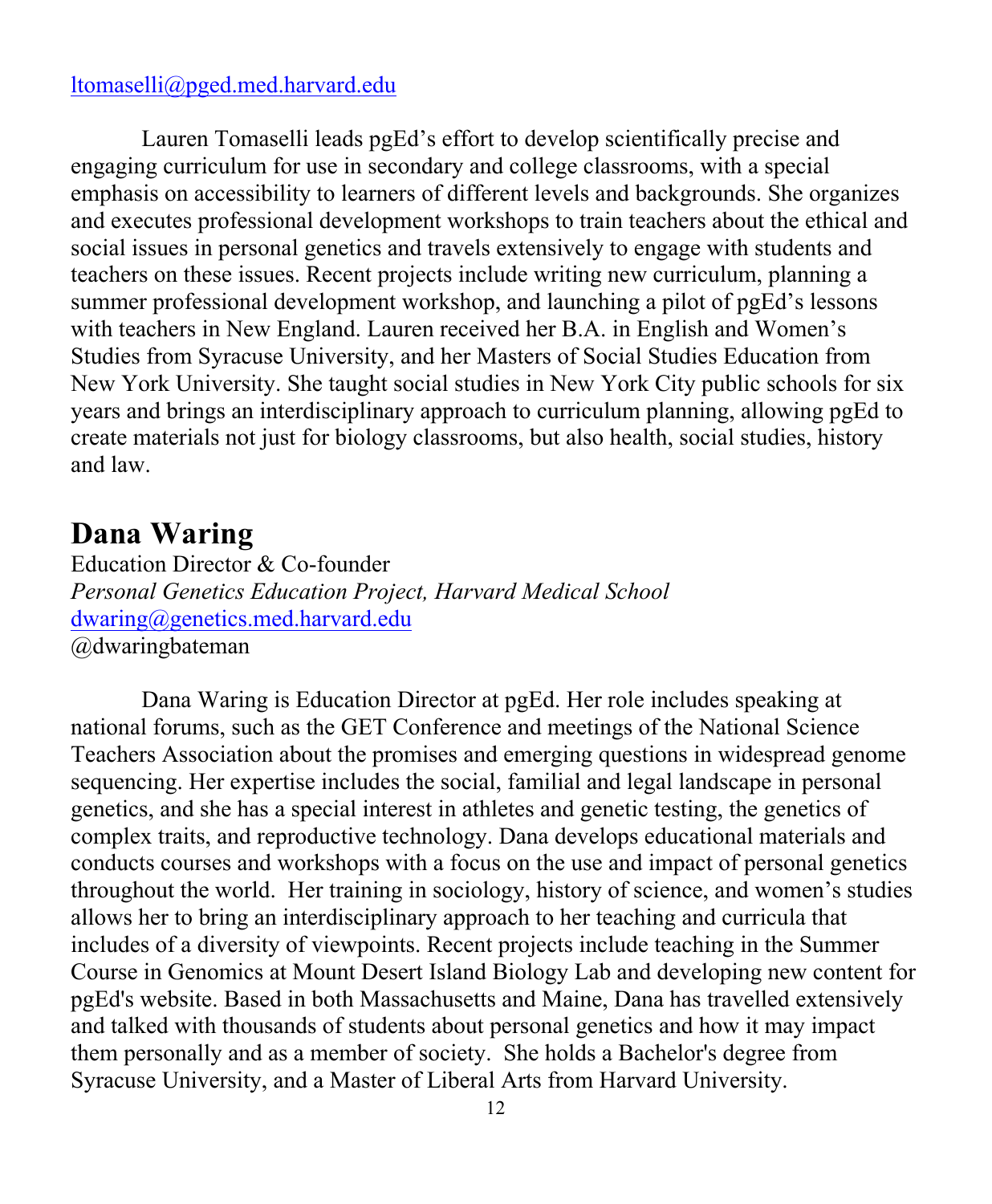## **Ting Wu**

Director & Co-founder, *Personal Genetics Education Project, Harvard Medical School* Professor, *Department of Genetics, Harvard Medical School* twu@genetics.med.harvard.edu

Ting Wu is involved in all aspects of pgEd, including teaching in high schools, workshops, and conferences across the nation, contributing to the online curricula, organizing the GETed conferences, working with producers and writers in the entertainment industry, and developing Map-Ed. Ting is also a Professor of Genetics at Harvard Medical School, where her research group studies the manner in which chromosome structure and behavior govern inheritance and genome activity (http://www.homologyeffects.org/). She received her B.A. from Harvard University in Biology and her Ph.D. from Harvard Medical School in Genetics. She did her postdoctoral training at Yale University and the Station for Natural Studies, after which she was a Fellow in Molecular Biology at the Massachusetts General Hospital. She is now a Professor in the Department of Genetics at Harvard Medical School. Most recently, Dr. Wu was honored as a recipient of an NIH Director's 2012 Pioneer Award for her work on chromosome organization and inheritance.